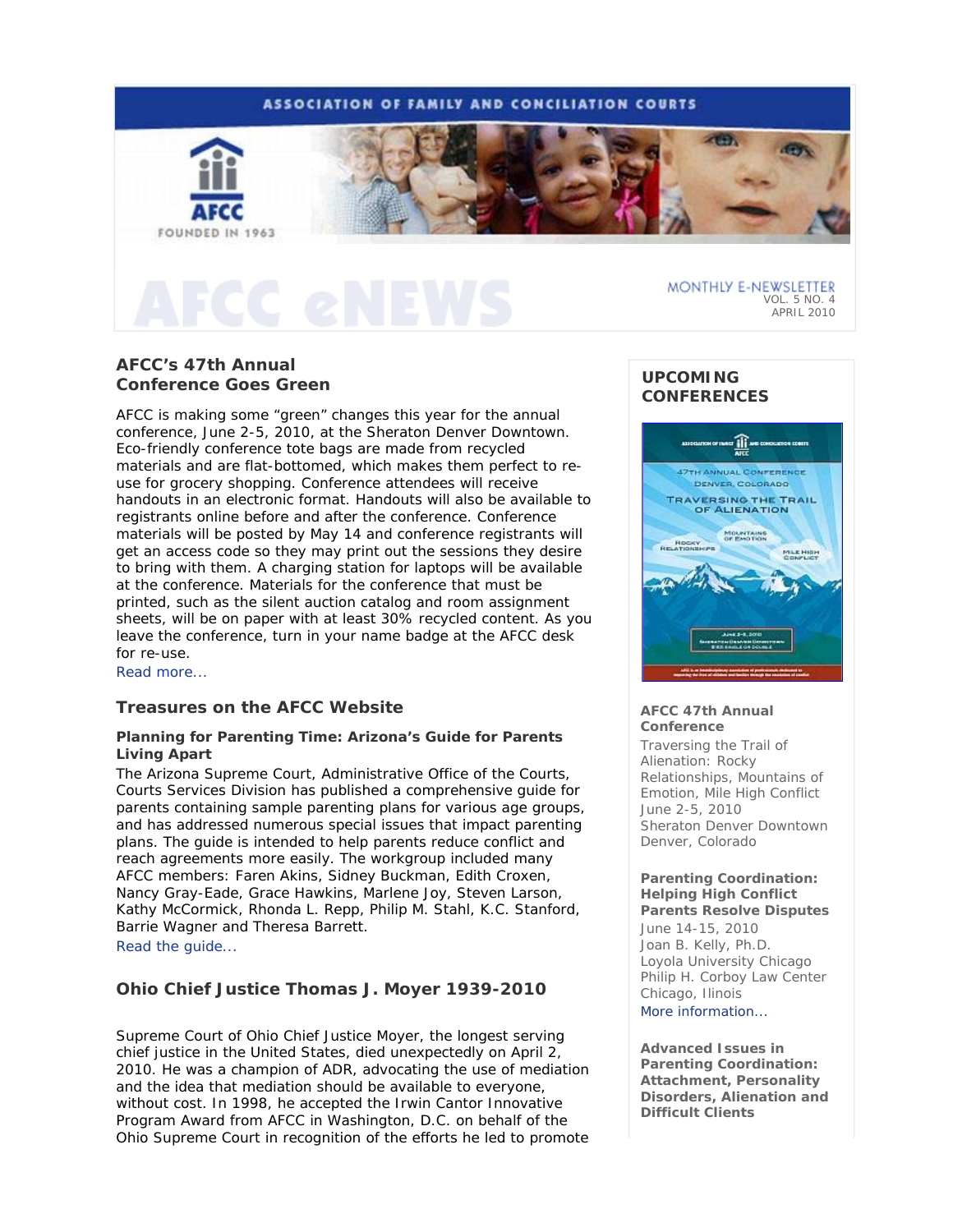mediation throughout the state. Chief Justice Moyer hosted a reception in 2007 at the Ohio Supreme Court Building for attendees of AFCC's Regional Training Conference in Columbus. He was innovative, creative and will be missed by those who knew him and his work.

Read more...

# **ASK THE EXPERTS**

**Top Ten Tips for Using an Unbundled Approach to Expand Your Services and Build Your Practice** 

*By Forrest (Woody) Mosten, J.D.* 

If your family practice is currently so overwhelmed with clients that you are turning people away, then read no more. If, on the other hand, you are interested in further building your practice, the following tips may help you develop additional unbundled approaches that meet the needs of divorcing families. Rather than self-representing due to their desire to maintain control and reduce fees, many clients will pay for affordable innovative limited scope services.

Read more...

# **Supervised Visitation Network**

**Making Referrals for Supervised Visitation, an Important Survey for Judges and Attorneys** 

If you are a family court judge or an attorney representing clients in family law cases, you may have occasion to refer litigants for supervised visitation when parent-child contact presents a risk. Are you able to feel confident about the qualifications of the individual or program providing supervision? Although Supervised Visitation Network has written standards for practice and there are some state regulations, there is currently no process for enforcement and no credential that establishes provider qualifications. The Supervised Visitation Network is considering the following question: should there be some form of credential for providers of supervised visitation?

Read more...

# **Featured Blog: Family Law Professor's Blog Tennessee Bill on Equal Physical Custody Drawing Attention**

A bill pending in the Tennessee legislature to mandate equal sharing of a child's time with each parent (with few exceptions) is sparking serious debate between women's advocacy groups and fathers' rights groups. On one side is an alliance of women's groups, some judges and the Tennessee Bar Association, who say the change would make divorces tougher to settle and give abusive ex-husbands leverage they shouldn't have. Spending half of the time with each parent would also impose impractical schedules on kids, they say. On the other side are fathers' rights groups who say kids get deprived of full relationships with both parents. Courts have too long ignored laws calling for custody decisions to be made in children's best interests, they say, and judges are overly influenced by notions about the mother-child bond.

Read more...

**Featured Website: National Clearinghouse for** 

June 16-17, 2010 Arnold Shienvold, Ph.D. Loyola University Chicago Philip H. Corboy Law Center Chicago, Ilinois

# More information...

**AFCC Ninth Symposium on Child Custody Evaluations**  October 28-30, 2010 Hyatt Regency Cambridge Cambridge/Boston, MA

The Call for Presenters is now available for the Ninth Symposium on Child Custody Evaluations. All proposals must be submitted using the online form and are due no later than May 14, 2010.

Call for Presenters... Submit a workshop proposal...

## **AFCC 48th Annual**

**Conference** June 1-4, 2011 Hilton Orlando Bonnet Creek Resort Orlando, Florida

# **AFCC Regional Training**

**Conference**  October 27-29, 2011 Hyatt Regency Indianapolis Indianapolis, Indiana

#### **AFCC 49th Annual**

**Conference** June 6-9, 2012 Hyatt Regency Chicago Chicago, Illinois

#### **AFCC 50th Annual Conference**

May 29-June 1, 2013 J.W. Marriott Los Angeles at L.A. Live Los Angeles, California

## **Massachusetts Chapter**

**Annual Conference** April 30, 2010 *The Compromised Parent: When Good Enough Isn't*  Regis College Weston, Massachusetts More information...

**Minnesota Chapter Annual**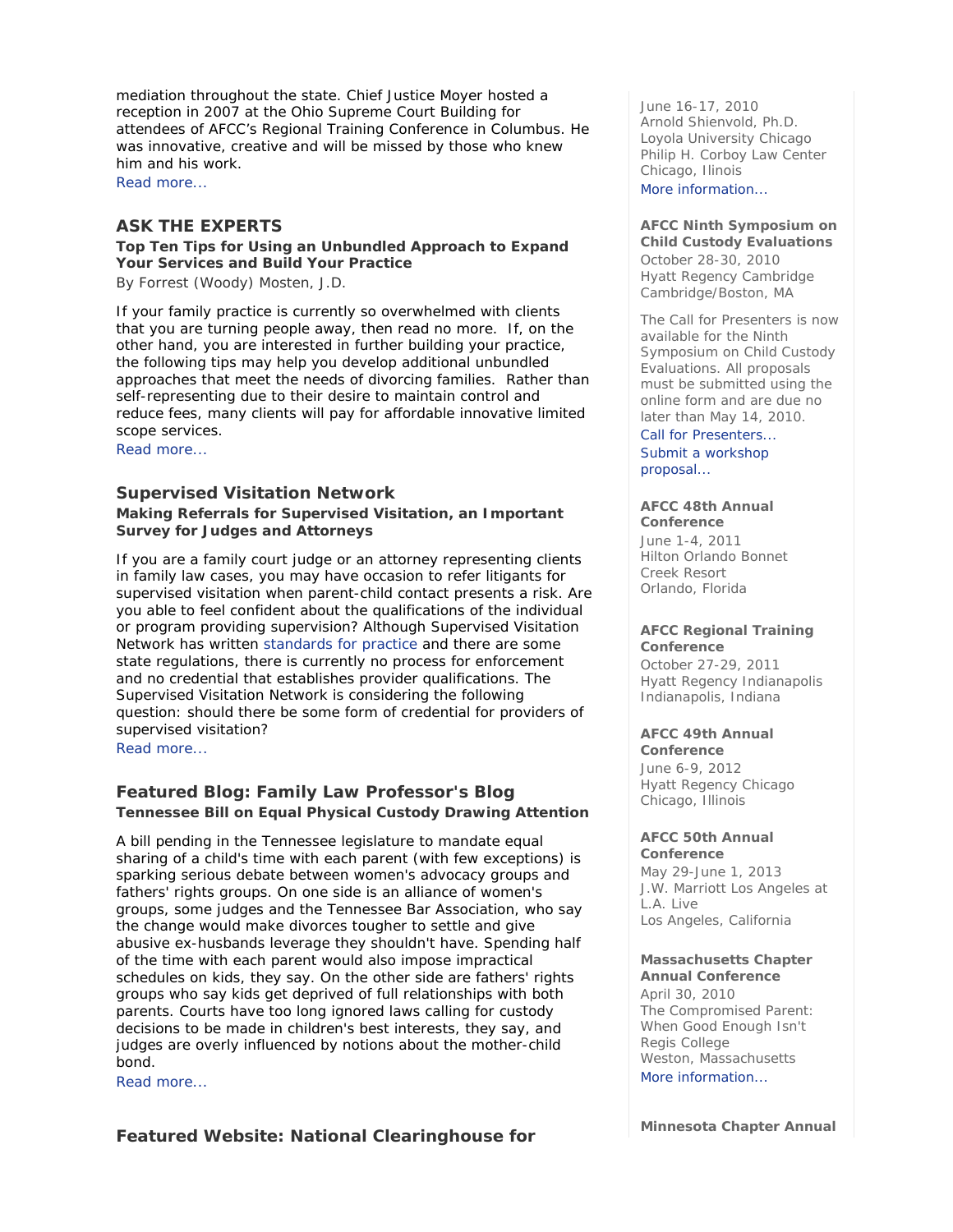# **Mediation Ethics**

This searchable online database by the American Bar Association Section of Dispute Resolution provides information on hundreds of opinions on mediator ethics from 43 states. Each listing includes a brief summary of the opinion, citation information and, when available, a link to the full opinion online.

Click here ...

# **Featured Video: Participatory Democracy is Motivation to Mediate**

*By Bernie Mayer, courtesy of Mediate.com* 

Bernie Mayer describes his motivation as a mediator which involves promoting participatory democracy, empowering people to control the outcomes of the crises in their own lives. See video...

# **AFCC Thanks Scholarship Fund Contributors**

Thanks to the generosity of members, AFCC has been able to increase the number of scholarships awarded to our conferences each year. This year, additional travel stipends have been created, as well. If you would like to be part of this generous group of contributors who help make these scholarships possible by making a tax deductible contribution to the AFCC Scholarship Fund, please click here.

List of contributors...

# **Family Law in the News**

**Family Law Centers a Growing Alternative to Attorneys**  *By Vikki L. Conwell, Courtesy of AJC.com* 

Irreconcilable differences led to the dissolution of Lara Kaufmann's marriage, but harmonious agreement yielded a swift and efficient resolution. The DeKalb County couple settled on custody of their two young children, child support and division of assets. They also decided against hiring attorneys, thus saving thousands of dollars in fees. "That's more money you'll have toward raising your kids," said Kaufmann, a marketing consultant who downloaded the forms and filed them for less than \$100. "If you can agree on the terms and fill in the blanks, you can get started without paying \$125 an hour for something you can discuss on your own." Kaufmann is one of a growing number of pro se litigants, people who use the courts without representation from an attorney. Read more...

# **Put Limits on Custody Complaints, Group Urges**

*By Tom Blackwell, Courtesy of National Post.com* 

Canadian law must be changed to make it far more difficult for disgruntled parents to file disciplinary charges against psychologists, psychiatrists and other health professionals who do assessments in child-custody cases, says a group of leading lawyers and therapists. The complaints submitted to professional bodies by the losing side in custody battles are turning experts off the important work, the group says in a discussion paper. The result is a "major social and legal problem," it says. The group urges changing the rules so disciplinary bodies can only consider complaints from such parents if they have been first approved by

#### **Conference**

April 30, 2010 *High Conflict Divorce*  Continuing Education & Conference Center St.Paul, Minnesota More information

## **Ontario Chapter Annual Conference**

October 14-15, 2010 *The Future of Family Law*  University of Toronto Residences Toronto, Canada More information

# **EARN AFCC DOLLARS**

Each time a colleague joins AFCC as a first-time member and names you as the referral source on the membership application, you earn ten AFCC dollars to spend on conference registrations, membership renewals and publications. For more information, please contact AFCC at afcc@afccnet.org or (608) 664-3750.

# **JOIN AFCC**

Are you a member?

Join or Renew...

AFCC offers member benefits that promote excellence in practice.

View member benefits...

# **ABOUT AFCC eNEWS**

*AFCC eNEWS* is a monthly e-newsletter published by the Association of Family and Conciliation Courts (AFCC). *AFCC eNEWS* provides professionals with time sensitive and up-to-date topics including practice tips, research innovations and international news. Readers are welcome to forward this e-newsletter to interested colleagues.

AFCC eNEWS archive...

**Website Version:**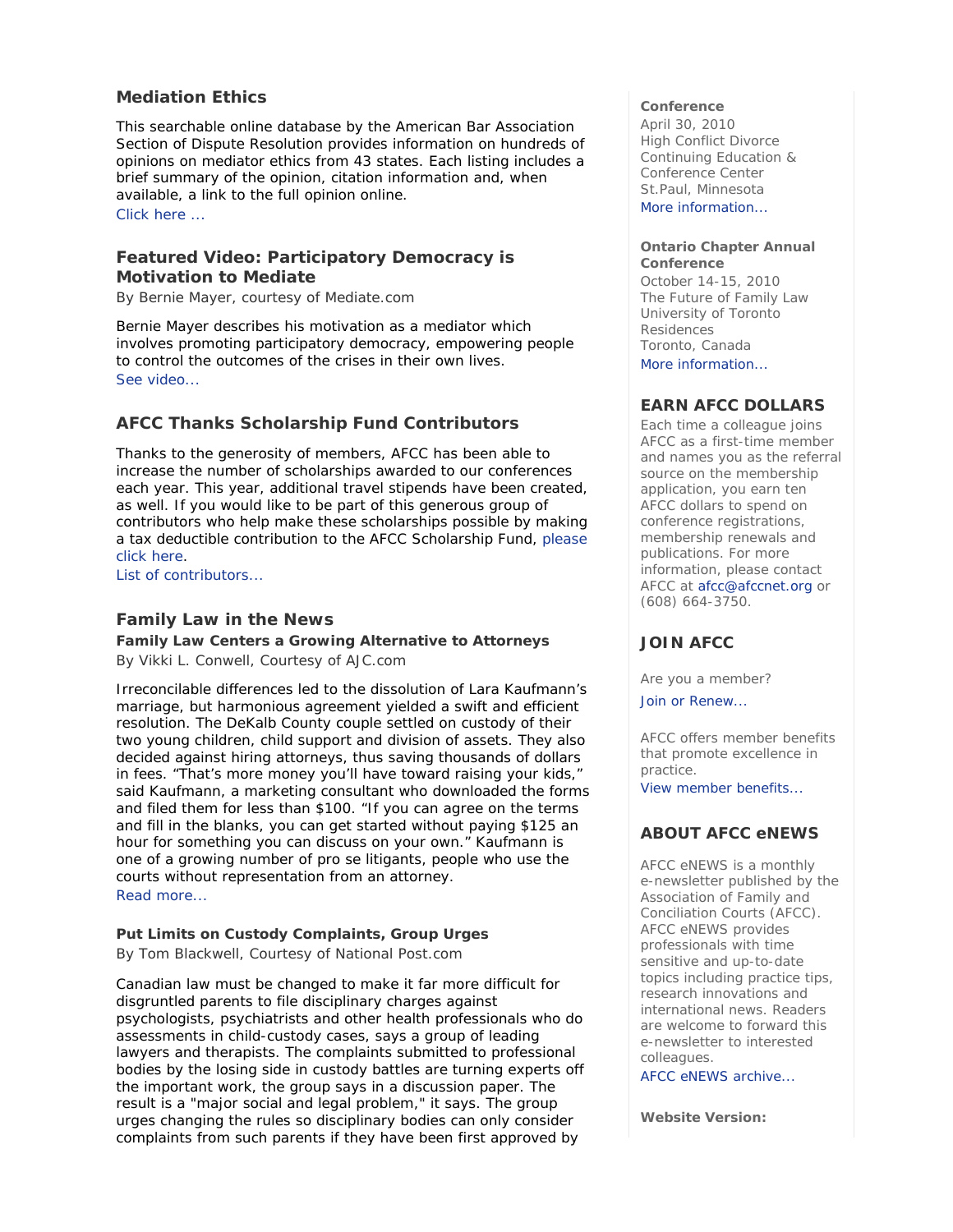the judge in the case or by the other, winning parent, or have been screened to weed out frivolous grievances. Read more...

# **AFCC Task Force on Court-Involved Therapists Deadline for Comments on Draft Guidelines Extended**

The AFCC Task Force on Court-Involved Therapists was given the task of defining guidelines for the professional practice of therapists working with court-involved families. A draft document is now available for comment and the deadline for comment has been extended to May 1, 2010. Instructions on how to submit comments are included in the draft.

To view the draft, please click here...

# **Membership Notice of AFCC Board Nominations**

The AFCC Nominating Committee will be nominating members to the Board of Directors at the Membership Meeting at the Annual Conference on June 5, 2010. Read nominees...

If you are having trouble viewing this email correctly, please view the website version by clicking here.

**Editor:**  Leslye Hunter editor@afccnet.org

AFCC welcomes your comments, questions or feedback. Please email the editor by clicking here.

# **EMAIL UPDATE**

Subscribe, Unsubscribe or Update Your Email Address AFCC will never share, distribute or publicize your email address.



Professionals dedicated to improving the lives of children and families through the resolution of family conflict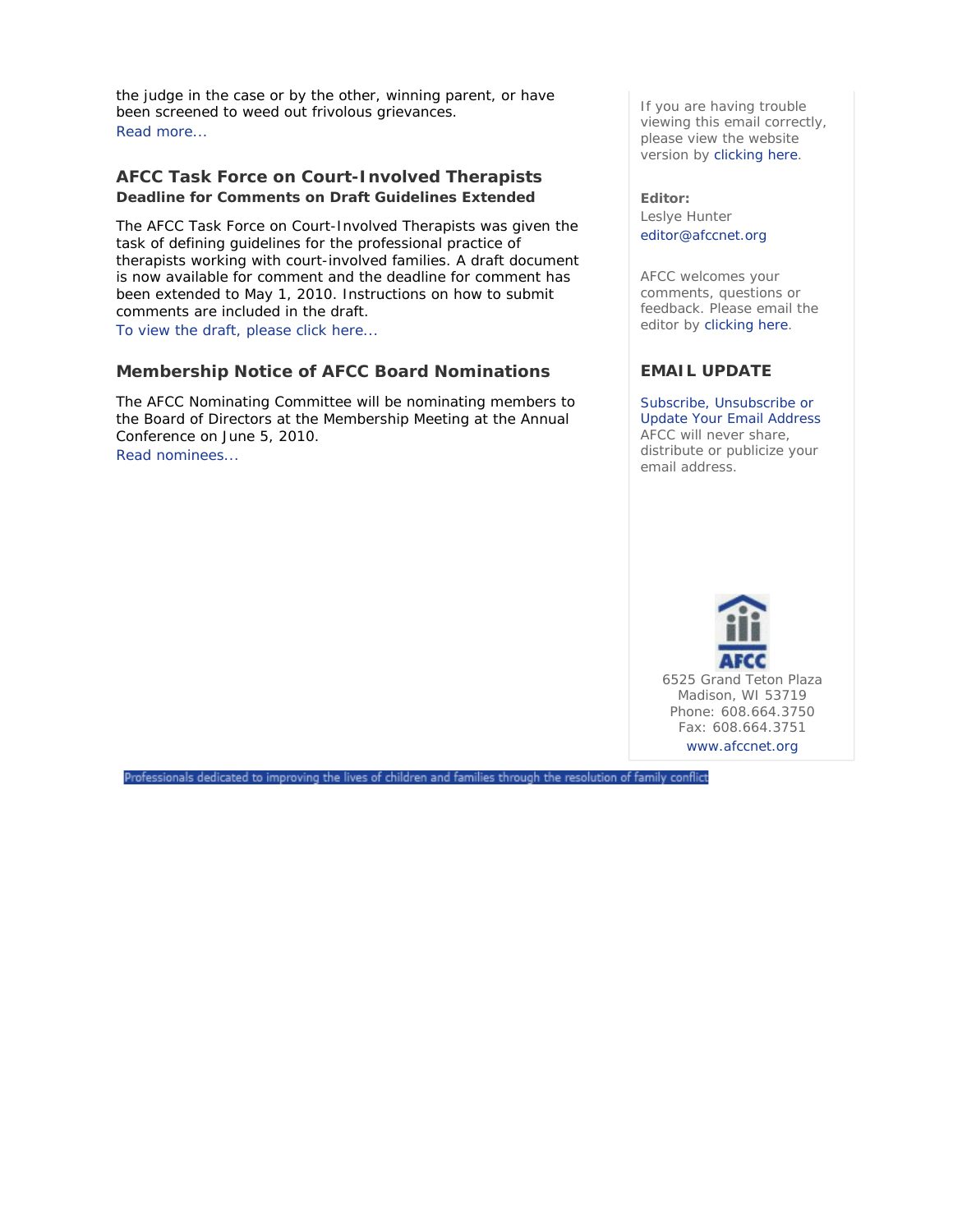



- **Family Court Review**
- **AFCC Conference Audio**
- **AFCC News**
- **Member Directory**
- **Member Resources**
- **Chapter Resources**

#### **AFCC HOME**



## **Making Referrals for Supervised Visitation, An Important Survey for Judges and Attorneys**

If you are a family court judge or if you are an attorney representing clients in family law cases, you may have occasion to refer litigants for supervised visitation when parent-child contact presents a risk. Are you able to feel confident about the qualifications of the individual or program providing supervision? Although Supervised Visitation Network has written standards for practice and there are some state regulations, there is currently no process for enforcement and no credential that establishes a provider's qualifications. The Supervised Visitation Network is considering the following question: should there be some form of credential for providers of supervised visitation?

Before launching on the long and difficult process of creating a credential, it is essential that SVN first learn about whether there is a real need for credentialing and what type of credential family law professionals who make referrals for supervised visitation might find useful. This survey is a first step.

Your participation would be immensely valuable and will hopefully make your work as a judge or attorney easier. If you are interested, please contact Rob Straus at robstraus1@gmail.com. He will send you a link to a brief, confidential survey online. He is also available to answer any questions you might have about the survey or SVN's consideration of a supervised visitation credential.

6525 Grand Teton Plaza, Madison, WI 53719 Phone 608.664.3750 Fax 608.664.3751 afcc@afccnet.org www.afccnet.org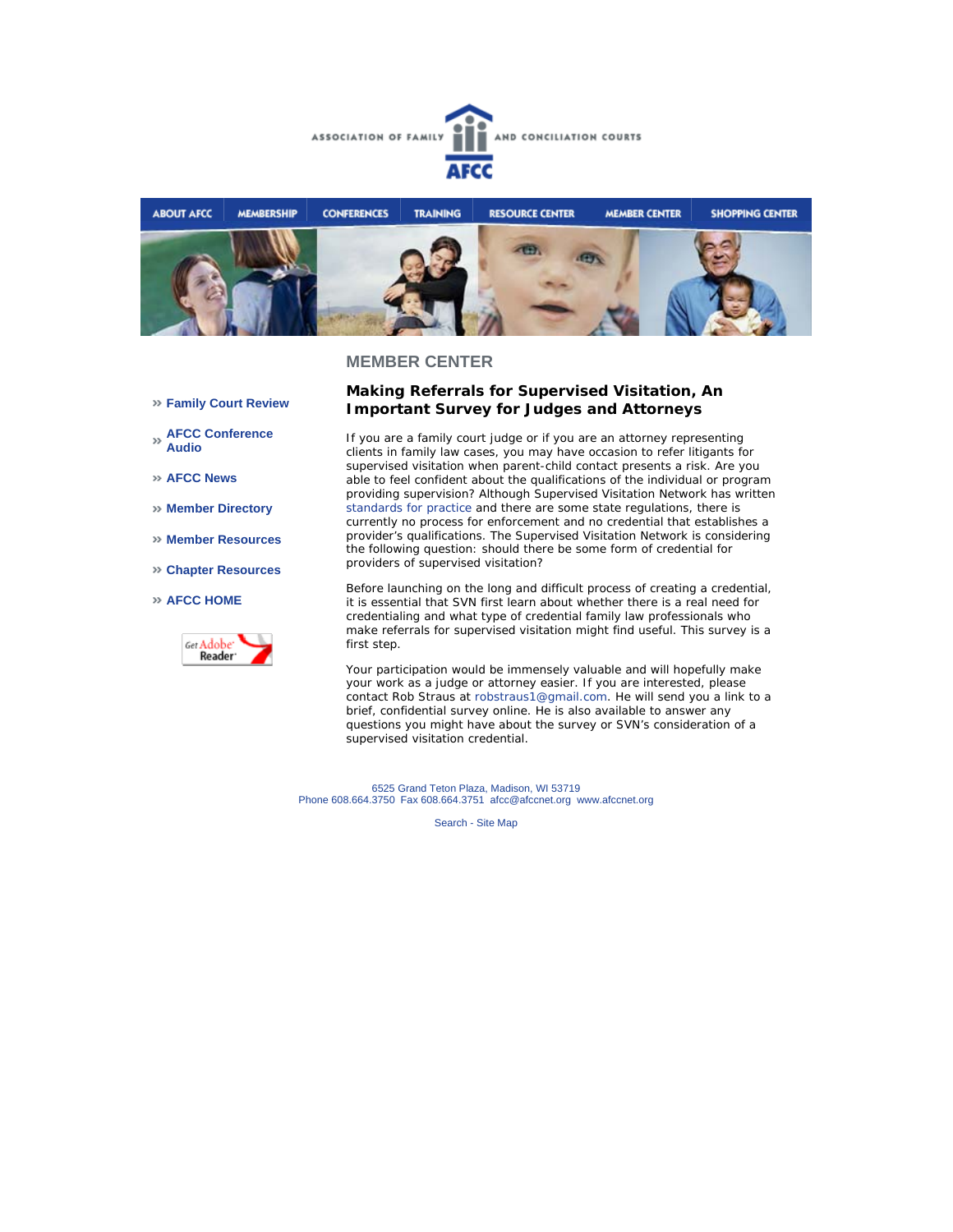



**Ohio Chief Justice Thomas J. Moyer** *submitted by Hon. Denise McColley, Napoleon, Ohio* 

## **MEMBER CENTER**

- **Family Court Review**
- **AFCC Conference Audio**
- **AFCC News**
- **Member Directory**
- **Member Resources**
- **Chapter Resources**

#### **AFCC HOME**



Ohio Chief Justice Thomas J. Moyer, the longest serving chief justice in the United States, died unexpectedly April 2, 2010. Chief Justice Moyer was elected chief justice of the Ohio Supreme Court in 1987 and was scheduled to retire at the end of 2010. He reached the age of 70, the age past which judges cannot be elected in Ohio. Chief Justice Moyer continued to hear cases until the day before he was admitted to the hospital for tests, and died the next day. His death stunned the Ohio legal community.

Moyer had a gentle demeanor and always searched for a way to resolve disputes amicably. When he became chief, the court was divided by ideological and personal conflict. Moyer, always a gentleman, helped restore decorum on the court. During his tenure, he focused on the professionalism of the bench and the bar. One never heard him draw attention to himself. However, his years as the chief justice were marked by major accomplishments.

Chief Justice Moyer led the Court and the state of Ohio to embrace alternative dispute resolution processes, particularly mediation. He advocated the use of mediation to resolve disputes at all court levels and, with funding from the Supreme Court, established mediation programs in many areas of the state. He championed the idea that mediation should be available to everyone, without cost.

Moyer also was a leader in providing substance abuse treatment to nonviolent offenders. He promoted the development of family courts with a comprehensive approach to resolving criminal and civil issues confronting families. He had recently been at the forefront of efforts to improve the method of selecting judges in Ohio. At the time of his death, he was serving on the Board of Justice at Stake, a national organization that supports fair and impartial courts. In 2009, he was appointed to the Advisory Committee of the O'Connor Judicial Selection Initiative.

Chief Justice Moyer worked with lawyers and judges internationally on the development of independent judiciaries. After Ukraine gained its independence, he led efforts to introduce the importance of the rule of law and continued to welcome delegations from Ukraine on a regular basis. He also worked with judicial leaders in China, Korea, Argentina and Chile.

Chief Justice Moyer was a leader on the national level as well. At the time of his death, Chief Justice Moyer served as vice-chair of the Advanced Science and Technology Adjudication Resource Center (ASTAR), a national consortium to prepare judges for managing the resolution of disputes that present complex science issues. He was president of the Conference of Chief Justices in 1995-96 and, at the time of his death was chair of its Task Force on Politics and Judicial Selection.

Moyer was recognized as a tremendous leader in Ohio and throughout the United States. In 1987, he was named one of forty outstanding alumni of The Ohio State University and in 1989, he received the American Judicature Society Herbert Harley Award for improving the administration of justice in Ohio. In 2003, Chief Justice Moyer received the James F. Henry Award for exemplary ADR leadership in the state judiciary from the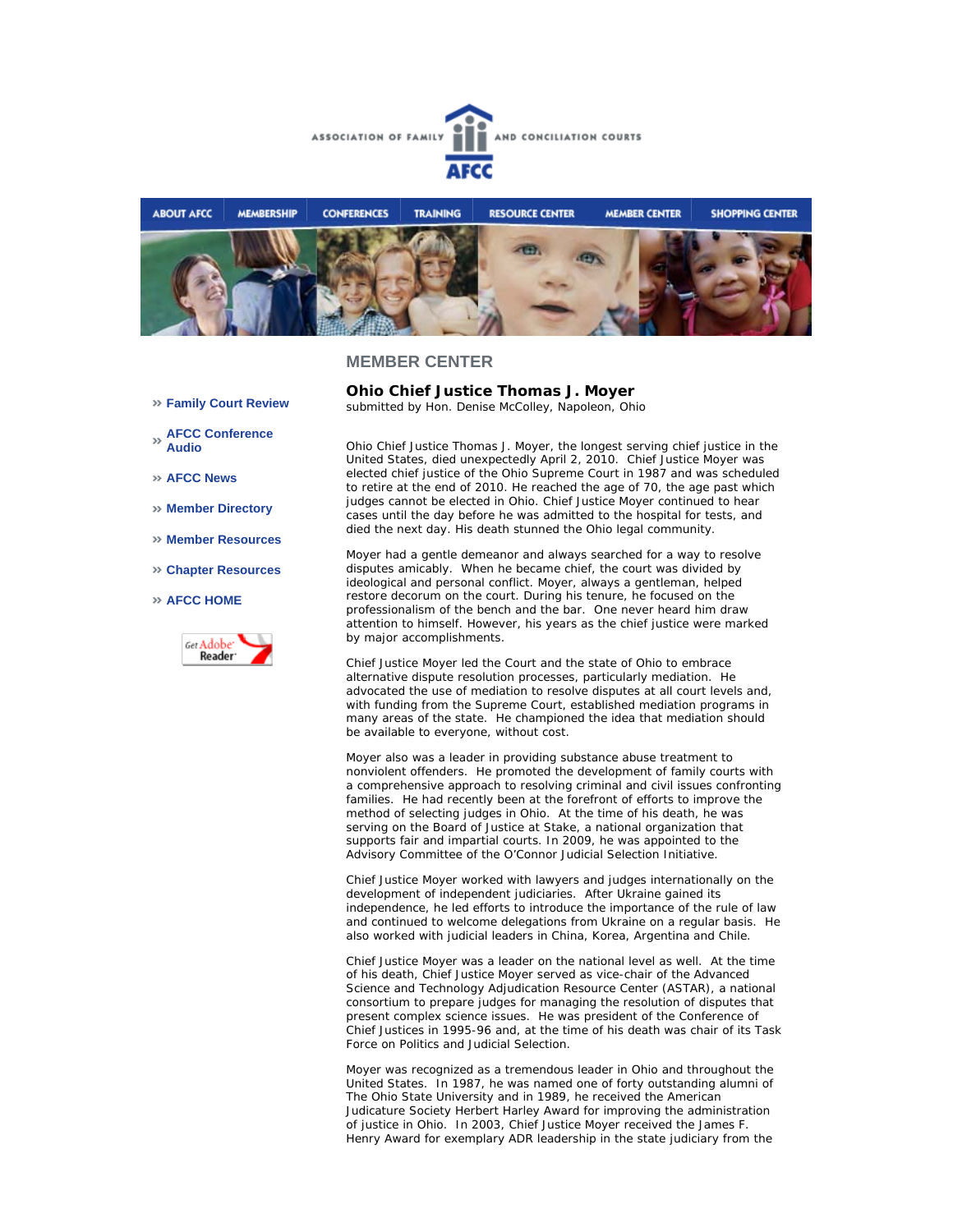CPR Institute for Dispute Resolution. In addition, the National Client Protection Organization recognized Moyer with its 2008 Isaac Hecht Law Client Protection Award for demonstrated excellence in the field of lawclient protection.

On May 28, 1998, Chief Justice Moyer accepted the Irwin Cantor Innovative Program Award from AFCC in Washington, DC, during AFCC's 35th Annual Conference. Chief Justice Moyer accepted the award on behalf of the Supreme Court of Ohio in recognition of the efforts he led to promote mediation throughout the state, specifically through the Twelve Court Mediation Institutionalization Project. At that time, Chief Justice Moyer spoke eloquently about his commitment to mediation and its use in the family court setting.

Chief Justice Moyer hosted a reception on September 28, 2007, at the Ohio Supreme Court Building for attendees of AFCC's Regional Training Conference in Columbus. Moyer was extremely proud of the building, which had undergone a \$101.6 million restoration under his guidance. Those in attendance enjoyed tours of the beautifully restored building, wonderful food and great congeniality.

6525 Grand Teton Plaza, Madison, WI 53719 Phone 608.664.3750 Fax 608.664.3751 afcc@afccnet.org www.afccnet.org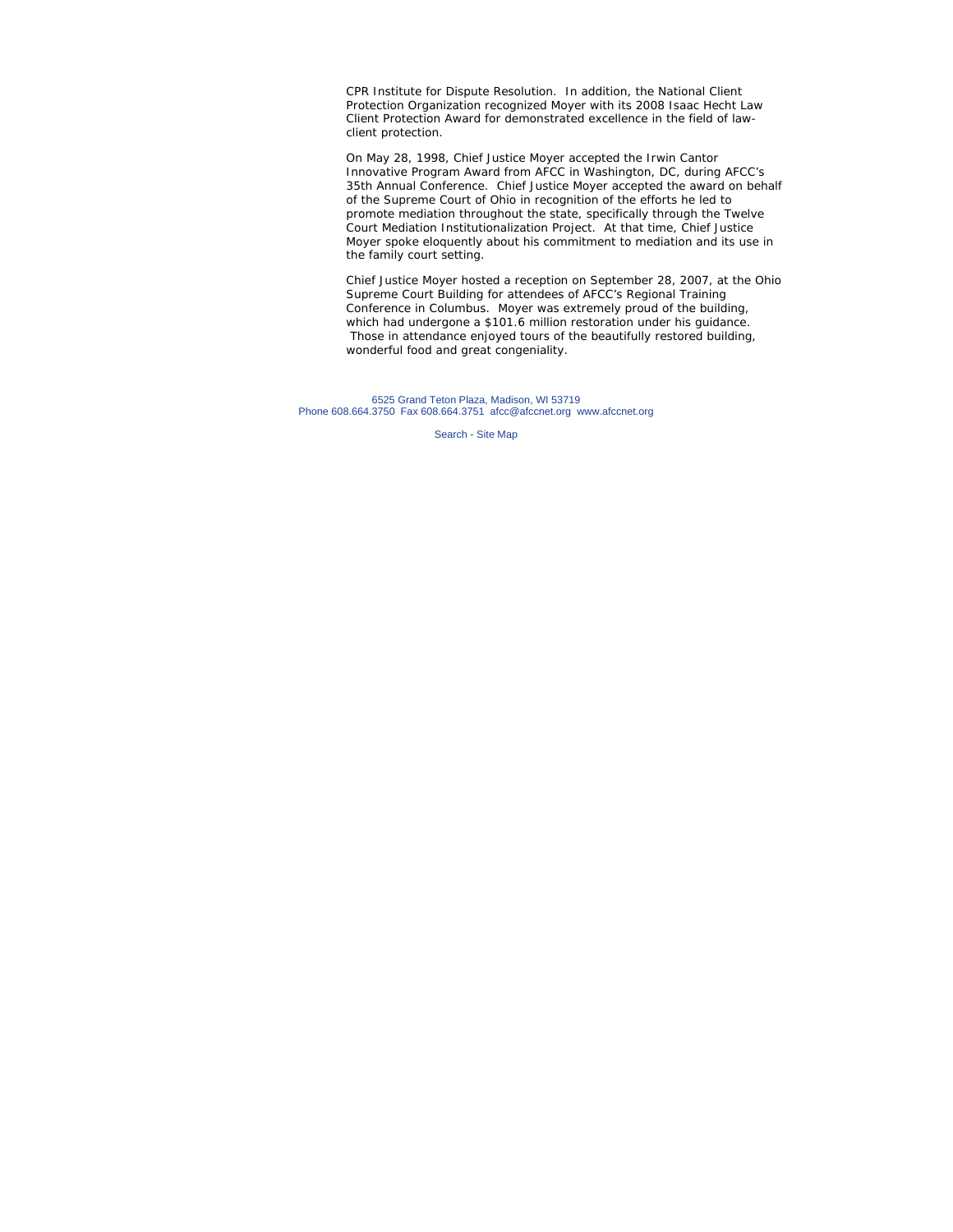



- **Family Court Review**
- **AFCC Conference Audio**
- **AFCC News**
- **Member Directory**
- **Member Resources**
- **Chapter Resources**
- **AFCC HOME**



## **AFCC's 47th Annual Conference Goes Green**

AFCC is making some "green" changes this year for the annual conference, June 2-5, 2010, at the Sheraton Denver Downtown. Eco-friendly conference tote bags are made from recycled materials and are flatbottomed, which makes them perfect to re-use for grocery shopping. Conference attendees will receive handouts in an electronic format. Handouts will also be available to registrants online before and after the conference. Conference materials will be posted by May 14 and conference registrants will get an access code so they may print out the sessions they desire to bring with them. A charging station for laptops will be available at the conference. Materials for the conference that must be printed, such as the silent auction catalog and room assignment sheets, will be on paper with at least 30% recycled content. As you leave the conference, turn in your name badge at the AFCC desk for re-use.

The Sheraton Denver Downtown also has some nice "green" features. The hotel features "Make a Green Choice" where guests can opt out of daily linen and towel replacement and be rewarded for the green effort with a \$5.00 voucher or 500 Starwood points for each opt-out day. Recycling containers are provided in guest rooms and throughout the hotel. Paperless check-out is available, guestroom amenities such as shampoo are in plastic bottles with recycled content, and water glasses are available in guest rooms instead of disposable cups. Discarded guest linens are used for cleaning cloths and the hotel uses Ecolab non-phosphate chemicals in laundry, housekeeping and engineering. The hotel also composts food wastes and donates extra food to local charities.

Want to do more? Visit http://www.wikihow.com/Buy-a-Carbon-Offset to learn about purchasing carbon credits to help offset your conference travel carbon emissions. Your credit purchase goes to fund projects for carbon reduction – like solar or wind energy.

6525 Grand Teton Plaza, Madison, WI 53719 Phone 608.664.3750 Fax 608.664.3751 afcc@afccnet.org www.afccnet.org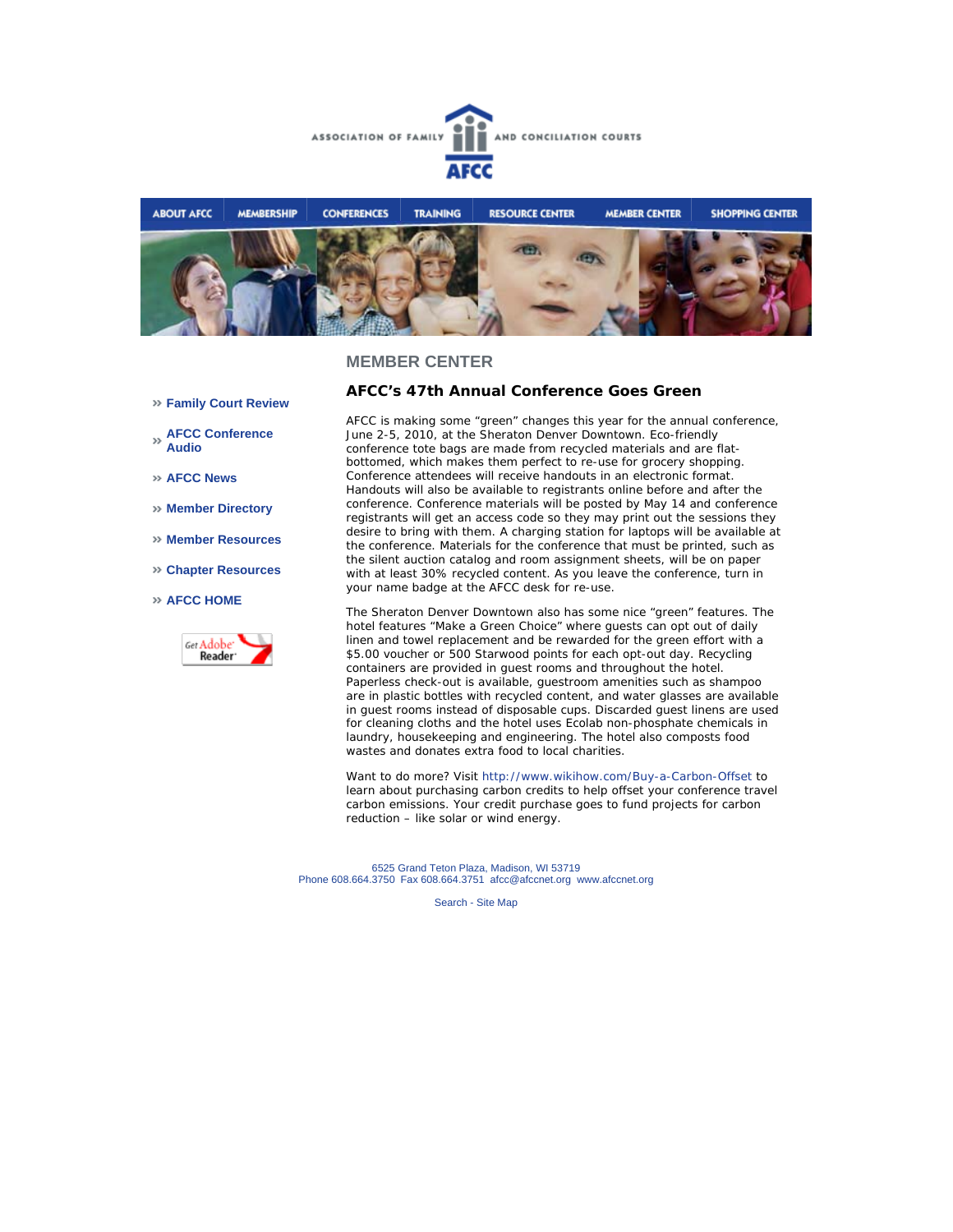



- **Family Court Review**
- **AFCC Conference Audio**
- **AFCC News**
- **Member Directory**
- **Member Resources**
- **Chapter Resources**
- **AFCC HOME**



Annette Burns, Phoenix, AZ Robin Deutsch, Boston, MA Dianna Gould-Saltman, Los Angeles, CA Hon. Graham Mullane, Newcastle, Australia Marsha Kline Pruett, Northampton, MA Mindy Mitnick, Edina, MN

**Membership Notice of AFCC Board Nominations**

term beginning July 1, 2010 and concluding June 30, 2013:

At the AFCC membership meeting on June 5, 2010, the following individuals will be nominated to the Board of Directors for a three-year

The Board of Directors Executive Committee is elected by the Board of Directors. For information purposes, the following individuals have been nominated for positions on the Executive Committee:

President: Robert M. Smith, Windsor, CO President Elect: Linda Fieldstone, Miami, FL Vice President: Arnold T. Shienvold, Harrisburg, PA Secretary: Nancy Ver Steegh, St. Paul, MN Treasurer: Richard Altman, Napoleon, OH

6525 Grand Teton Plaza, Madison, WI 53719 Phone 608.664.3750 Fax 608.664.3751 afcc@afccnet.org www.afccnet.org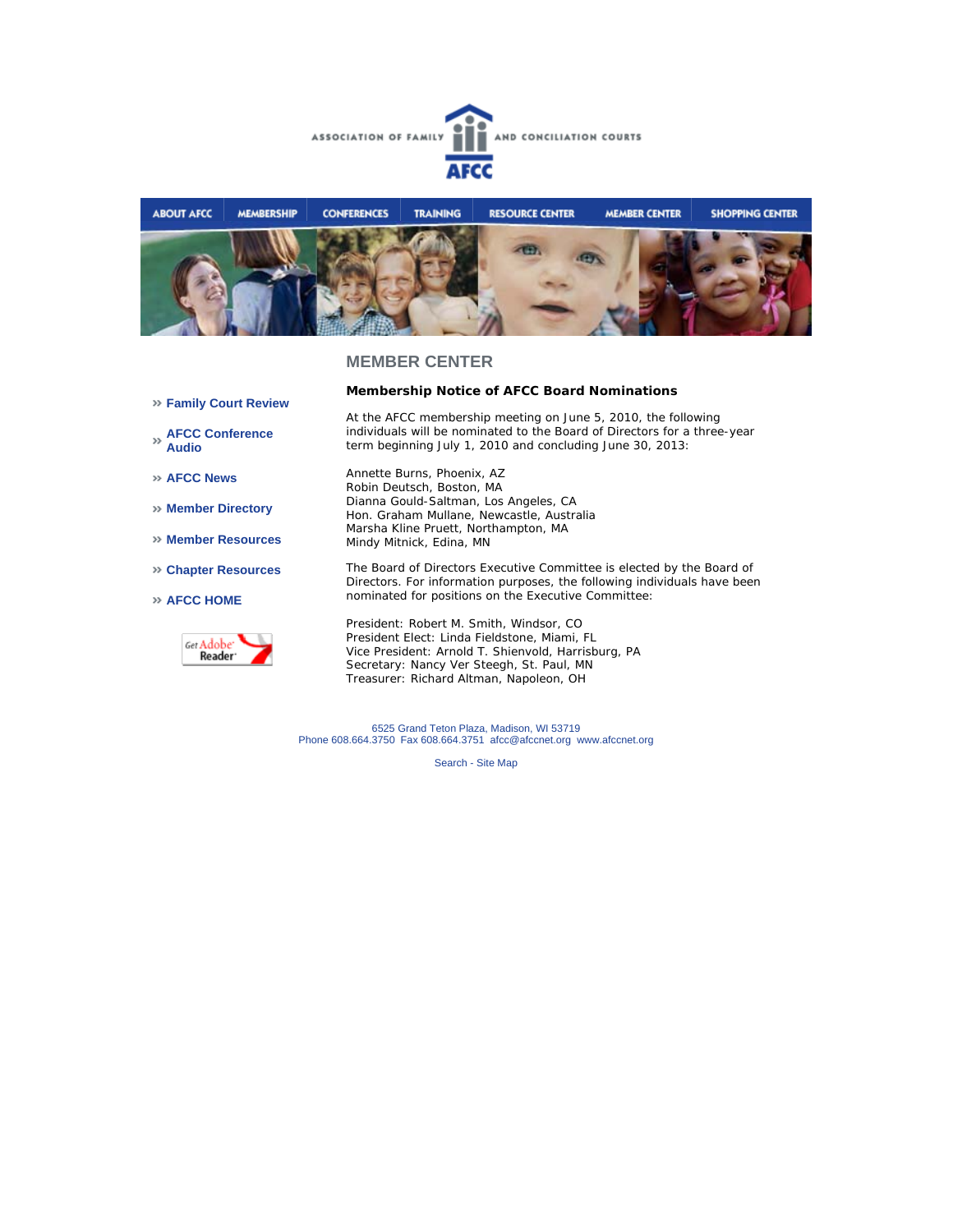



# **ASK THE EXPERTS**

- **Family Court Review**
- **AFCC Conference Audio**
- **AFCC News**
- **Member Directory**
- **Member Resources**
- **Chapter Resources**

#### **AFCC HOME**



**Top Ten Tips for Using an Unbundled Approach to Expand Your Services and Build Your Practice**  *By Forrest (Woody) Mosten, J.D.* 

If your family practice is currently so overwhelmed with clients that you are turning people away, then read no more. If, on the other hand, you are interested in further building your practice, the following tips may help you develop additional unbundled approaches that meet the needs of divorcing families. Rather than self-representing due to their desire to maintain control and reduce fees, many clients will pay for affordable innovative limited scope services.

#### **1. Let clients know that you unbundle**

Tell clients in the first meeting or even on your website that you are available and enjoy helping them on a limited scope basis: you will meet for short sessions (30 minutes), by telephone or Skype rather in person; or can help them for just one issue (summer vacation) or task (ghostwriting letters to their parenting partner).

#### **2. Before a client signs up for full service, offer a comparison with an unbundled approach**

Information is the essence of client informed consent. Compare and contrast a full service approach with limited services by discussing the benefits and risks of an unbundled approach using following variables: clients' ability or willingness to handle part of the work themselves, the difference in stress, cost differential, and the ability of the client to later convert to a full service approach after starting on a discrete task basis.

#### **3. Offer stand-alone orientation services**

Unbundle your role as a client educator from that of a service provider. Develop services that can inform divorcing parents individually or together about the legal or parenting issues and available process options in your community—then refer the clients to others rather than providing the services yourself

#### **4. Turn your office into a divorce family classroom**

By creating a client library with DVD's and computerized information, handouts, and access to community resources, you can empower client's informed decision-making by giving them information to help themselves or keep their costs down within a full service context.

#### **5. Be a shadow coach**

Clients appreciate having you prepare them for negotiations with the other party at Starbucks or a court mediation session and having you available on- call if they need your ideas, advice, or support during the session itself. Your involvement can remain confidential so that the client can get your help without provoking or frightening the other party.

#### **6. Attend sessions as a consultant**

As a professional trained and supportive of mediation and collaborative law, you can attend sessions as a client resource rather than an advocate.

#### **7. Limit your services to be a conflict manager**

Some matters are not yet agreement-ready and clients may need help to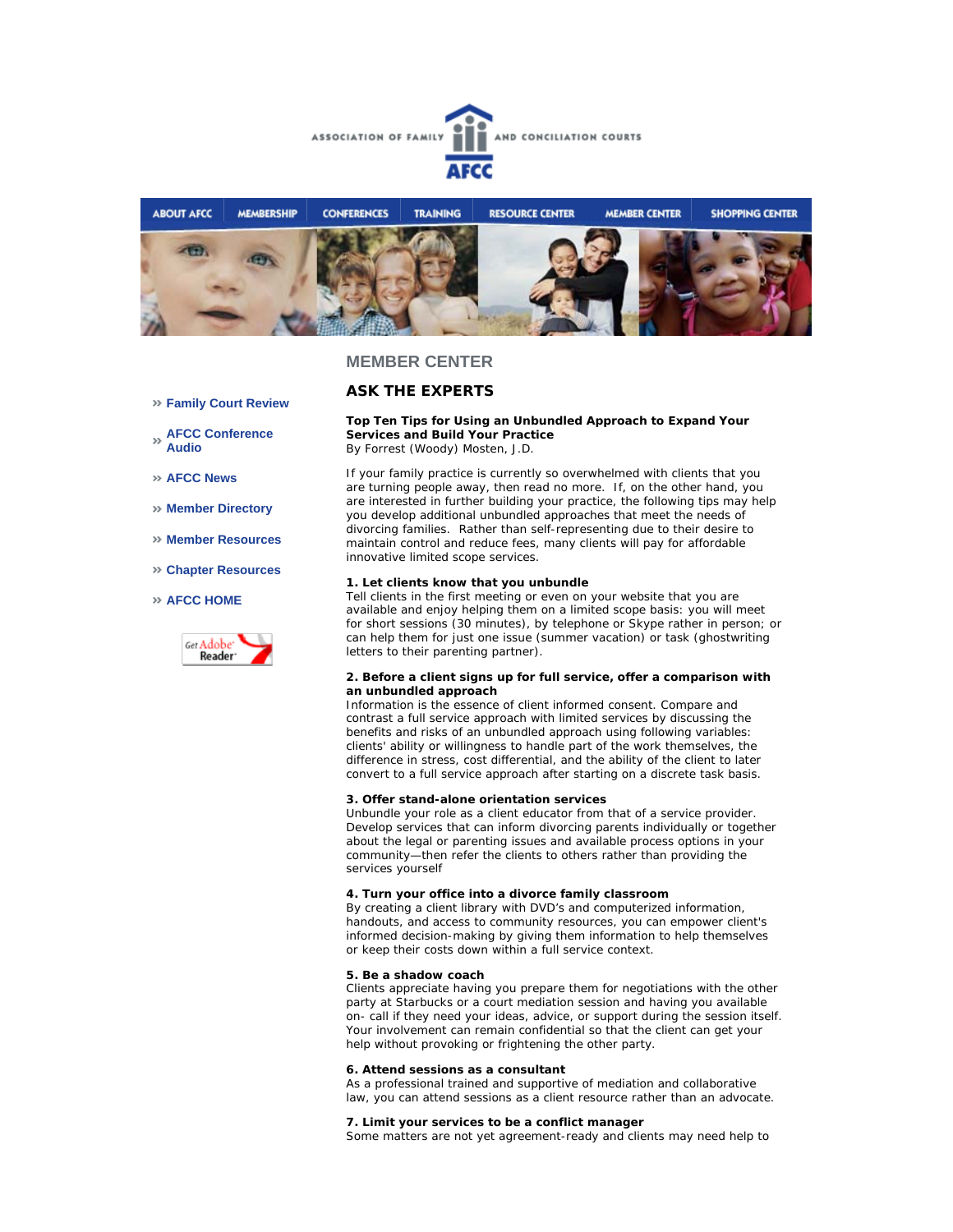gather information, handle immediate issues, or locate/engage other experts. Be available for these pre-settlement tasks and be open to the client utilizing another mediator or representative to actually negotiate the deal when the time is ripe.

#### **8. Endorse confidential mini-evaluations (CME)**

Put as many barriers as possible between the family and the courthouse and still get necessary expertise and recommendations to resolve impasse. Offer CME's within the mediation and collaborative processes and recommend the use of CME's with other neutrals when you already have another professional role.

#### **9. Suggest and offer second opinions**

Oncologists often insist that their patients obtain a second opinion before commencing or continuing treatment. So should we. Make such unbundled second opinion recommendations a standard part of your practice and consider offering second opinions yourself.

## **10. Be an unbundled preventive conflict wellness provider**

After successfully resolving a family conflict, conduct an unbundled future conflict prevention consultation to discuss methods to resolve future disputes, regular parenting meetings, and options to monitor and avoid future family conflict. Helping clients maintain family conflict wellness may be the most important contribution that we make to the divorcing families we serve.

Forrest (Woody) Mosten has been a family peacemaker in Los Angeles since 1979 and is recognized as the "Father of Unbundling." He is the author of *Unbundling Legal Services* (ABA, 2000) and *Collaborative Divorce Handbook* (Wiley, 2009), *Mediation Career Guide* (Wiley, 2001), and *Complete Guide to Mediation* (1997). Woody can be reached at www.MostenMediation.com.

6525 Grand Teton Plaza, Madison, WI 53719 Phone 608.664.3750 Fax 608.664.3751 afcc@afccnet.org www.afccnet.org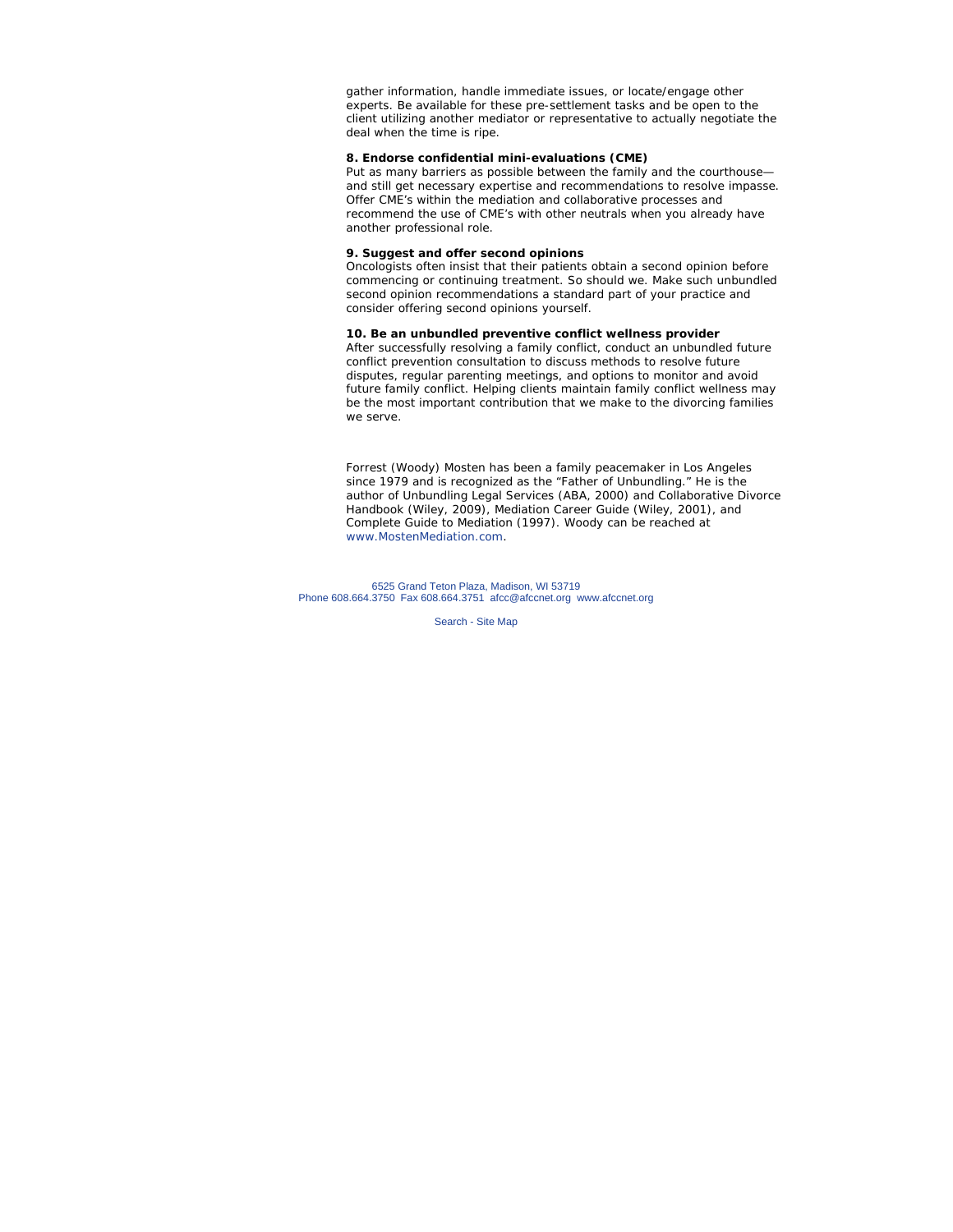



- **Family Court Review**
- **AFCC Conference Audio**
- **AFCC News**
- **Member Directory**
- **Member Resources**
- **Chapter Resources**
- **AFCC HOME**



- **AFCC's Resource Development Committee thanks the following AFCC members for their generous donations to the Scholarship Fund during this year's Annual Appeal**  *Donations as of April 12, 2010*
- **Key Club** (\$5,000 and up) Janet Johnston Past & present AFCC Kansas members in honor of Judge Herbert Walton
- **Diamond** (\$1,000-\$4,999) Doneldon Dennis Mary Ferriter Hon. Emile Kruzick Peter Salem
	- Suzie S. Thorn Family Foundation
- **Platinum** (\$500-\$999) AFCC Arizona Chapter AFCC Colorado Chapter AFCC Massachusetts Chapter Annette Burns Hon. Arline S. Rotman (ret.) Andrew & Debra Schepard Robert Smith Phil & Ruth Stahl Hon. Hugh Starnes
- **Gold** (\$250-\$499) Richard Altman Nicholas Bala Phil Bushard Andrea and Robert Clark Hon. George Czutrin Robin Deutsch Barbara Fidler Linda Fieldstone Grace Hawkins Arnold Shienvold Robert Simon Matthew Sullivan Walzer & Melcher, LLP
- **Silver** (\$100-\$249) Nina Dodge Abrams Maxa Berid Nancy Braden-Parker Kathy Brandt Wendy Bryans Linda Cavallero Christine Coates